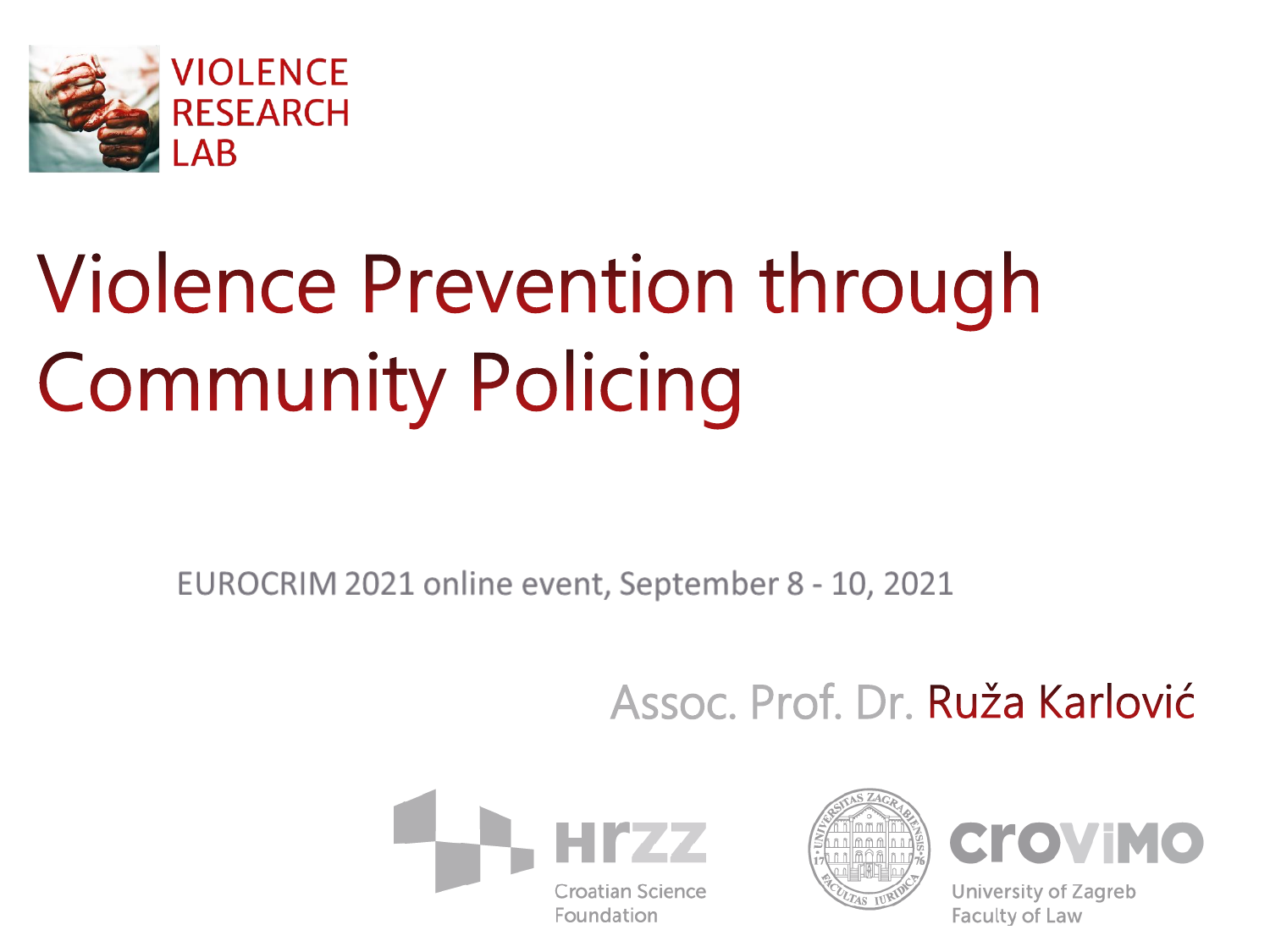

**CP is a concept that aims to bring communities and the police together to enable co-creation of safety and security.**

CP is commonly introduced as the policing cure to contemporary problems of crime and safety and has even been called the "most important development in law enforcement in the past quarter century" (Skogan, 2006)

#### **What is Community Policing?**

#### **Advanced Sciences and Technologies for Security Applications**

#### P. Saskia Bayerl Ruza Karlovic **Babak Akhgar** Garik Markarian Editors

## Community Policing - A European Perspective

**Strategies, Best Practices and Guidelines** 

2 Springer

info@violence-lab.eu | www.violence-lab.eu Trg Republike Hrvatske 14 | 10 000 Zagreb, Croatia Tel. +385 (0)1-6449-470 | Fax +385 (0)1-6449-473



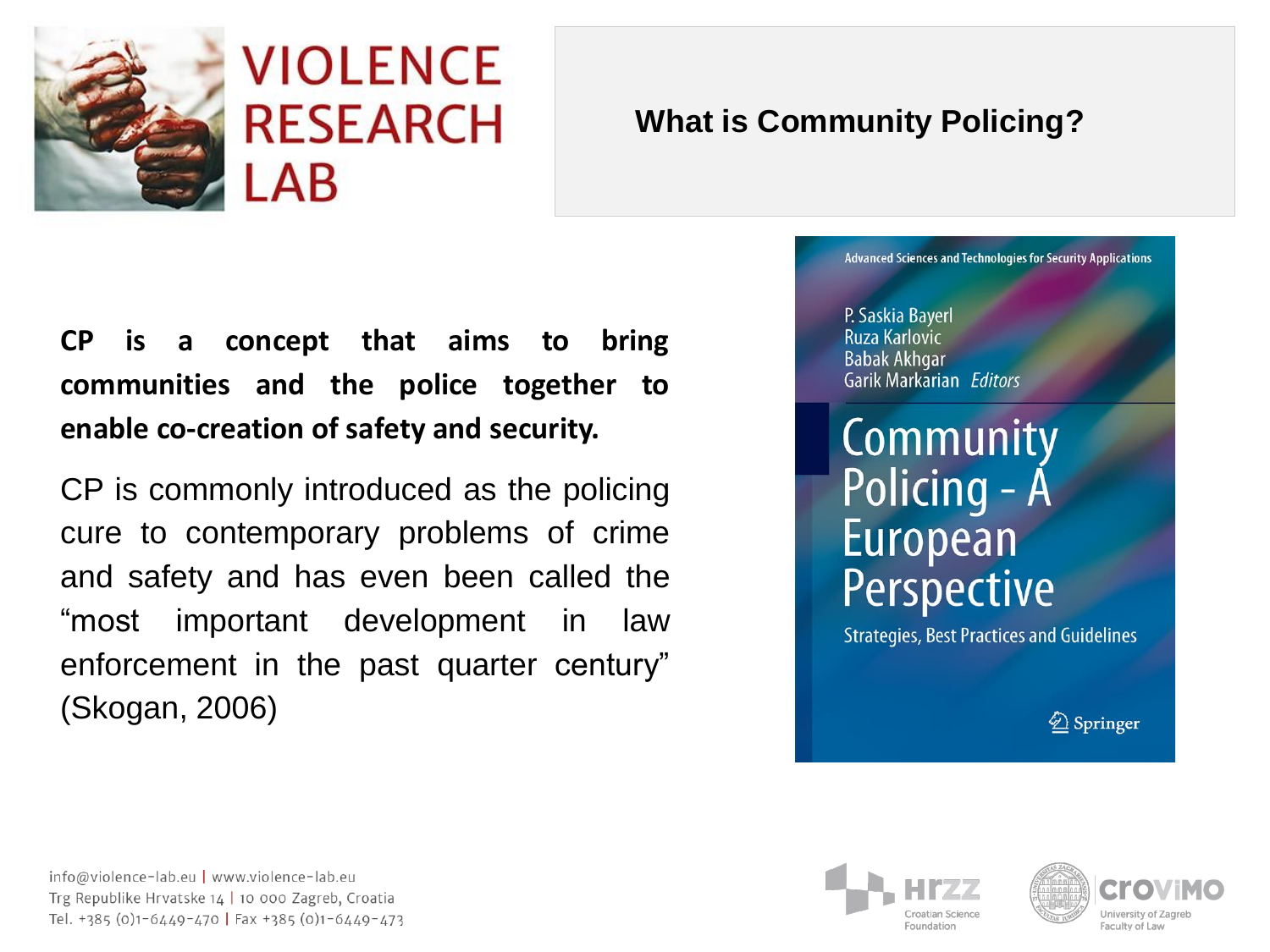

- Crime prevention is an important pillar of a main Internal security strategy and can contribute to citizens' safety and security in the European Union.
- an important organization in the field of crime prevention is the **EUCPN**



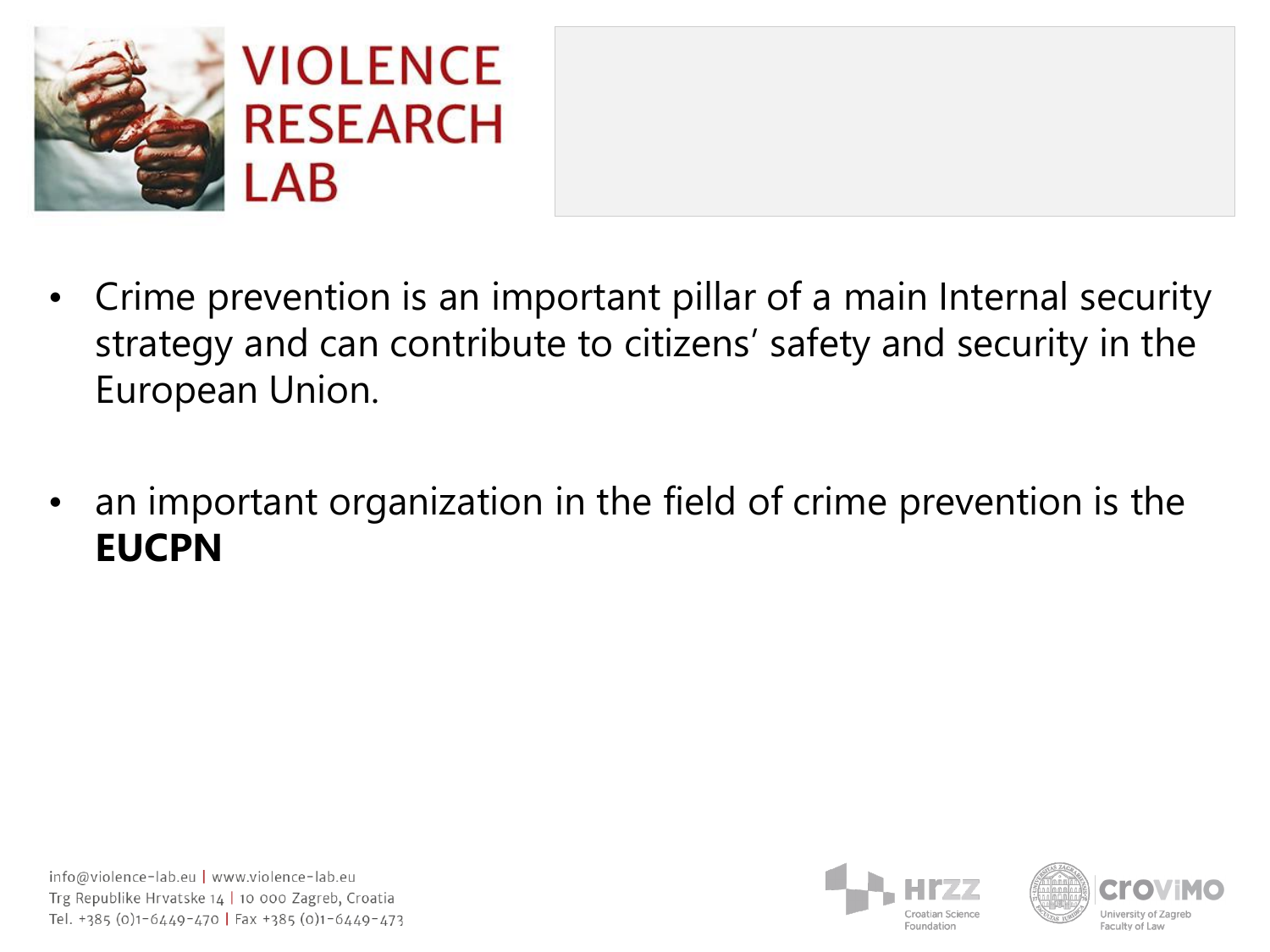

**6 pillars of CP in EU** 

- **trust and confidence building**
- **accountability**
- **information sharing and communication**
- **addressing local needs**
- **collaboration**
- **crime prevention** (H2020 EU Unity project)



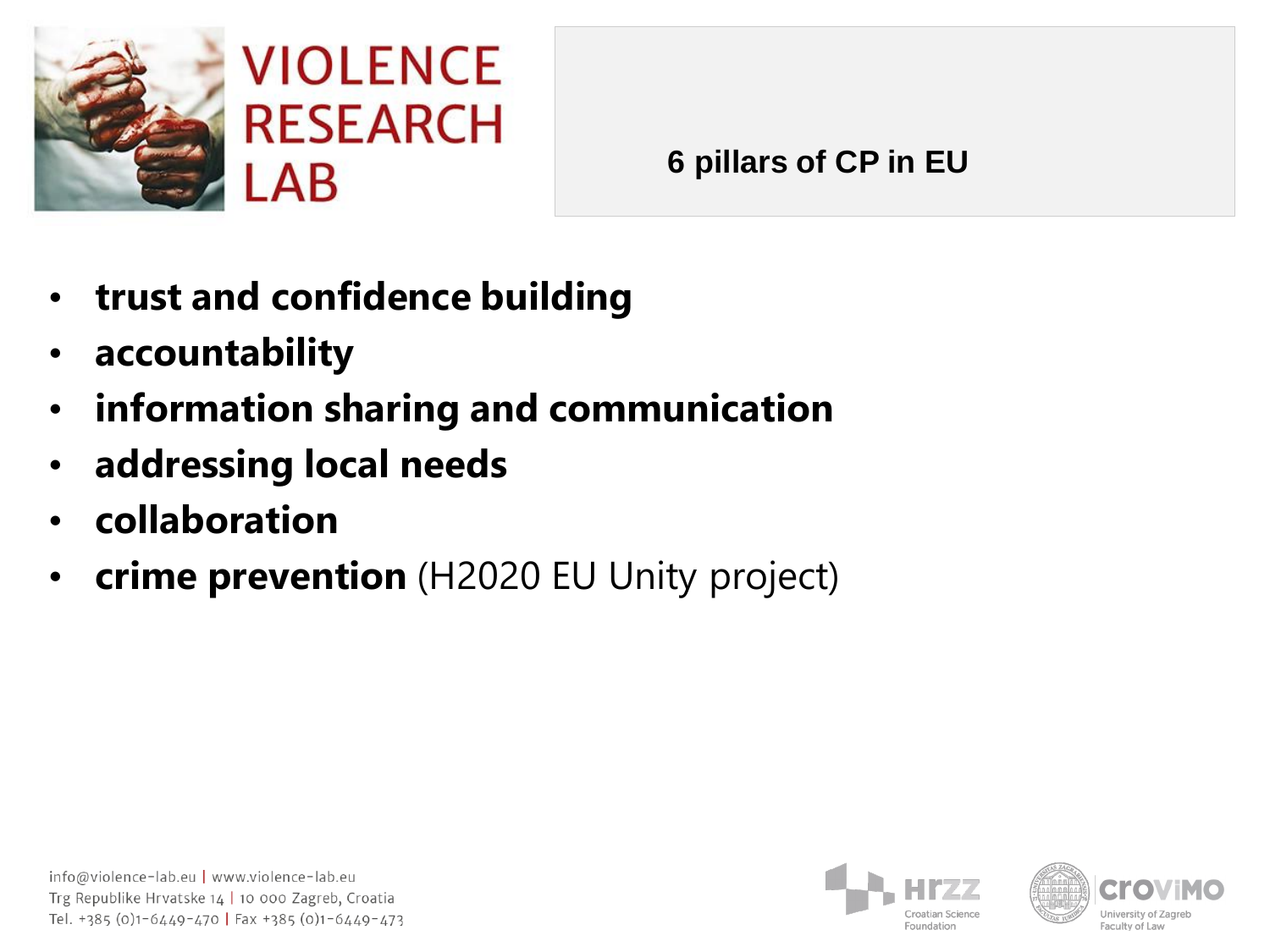

## CP

Observing the connection between the incidents not only to maintaing order and peace but also to connect a little deeper whether something happened for the first time or is repeated



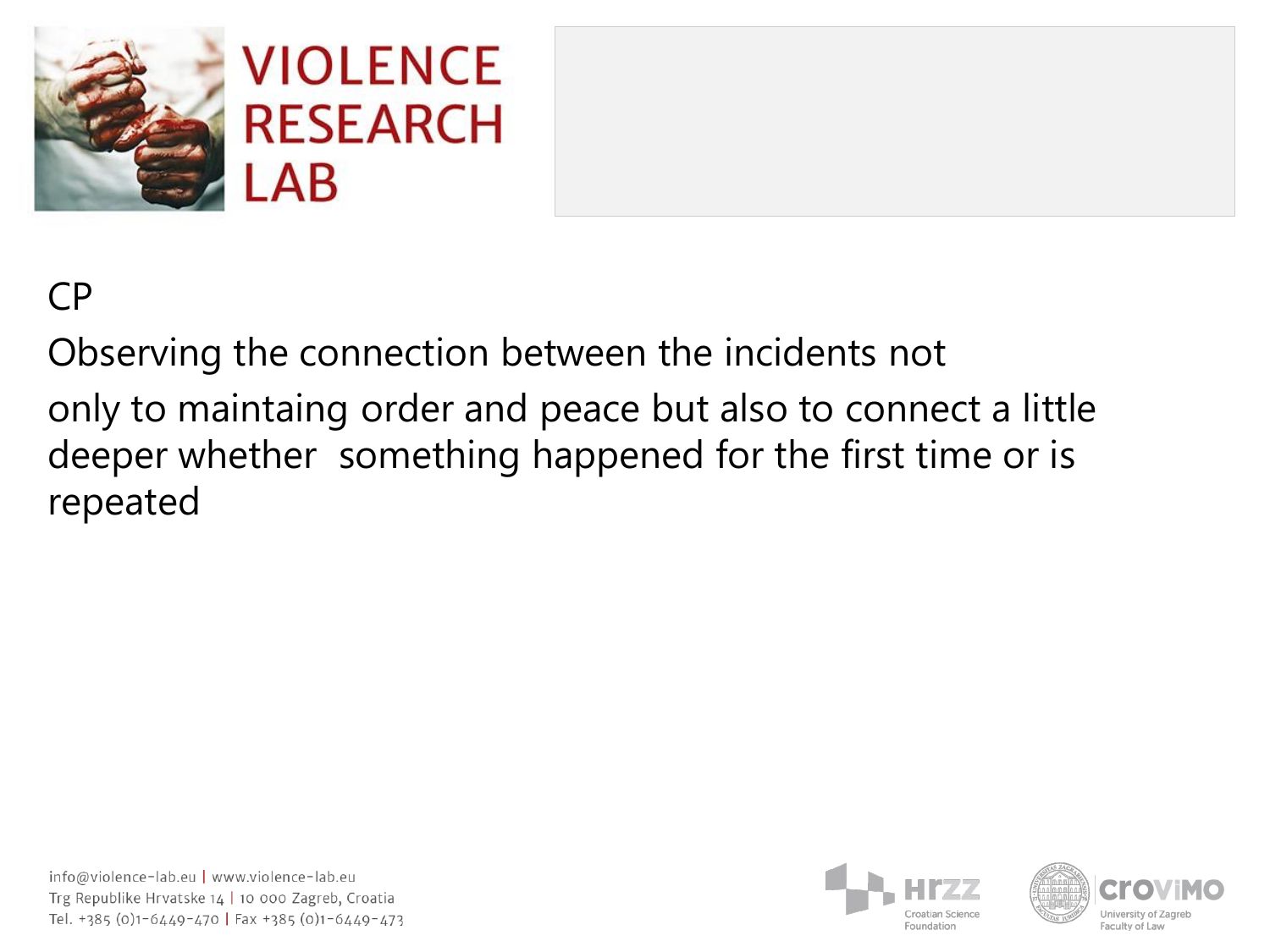

## **VIOLENCE RESEARCH**  $LAB$

[https://www.youtube.com/watch?v=RduvYOxSu](https://www.youtube.com/watch?v=RduvYOxSuSM) **SM** prof Sheperd who is creator of this preventive model



info@violence-lab.eu | www.violence-lab.eu Trg Republike Hrvatske 14 | 10 000 Zagreb, Croatia Tel. +385 (0)1-6449-470 | Fax +385 (0)1-6449-473



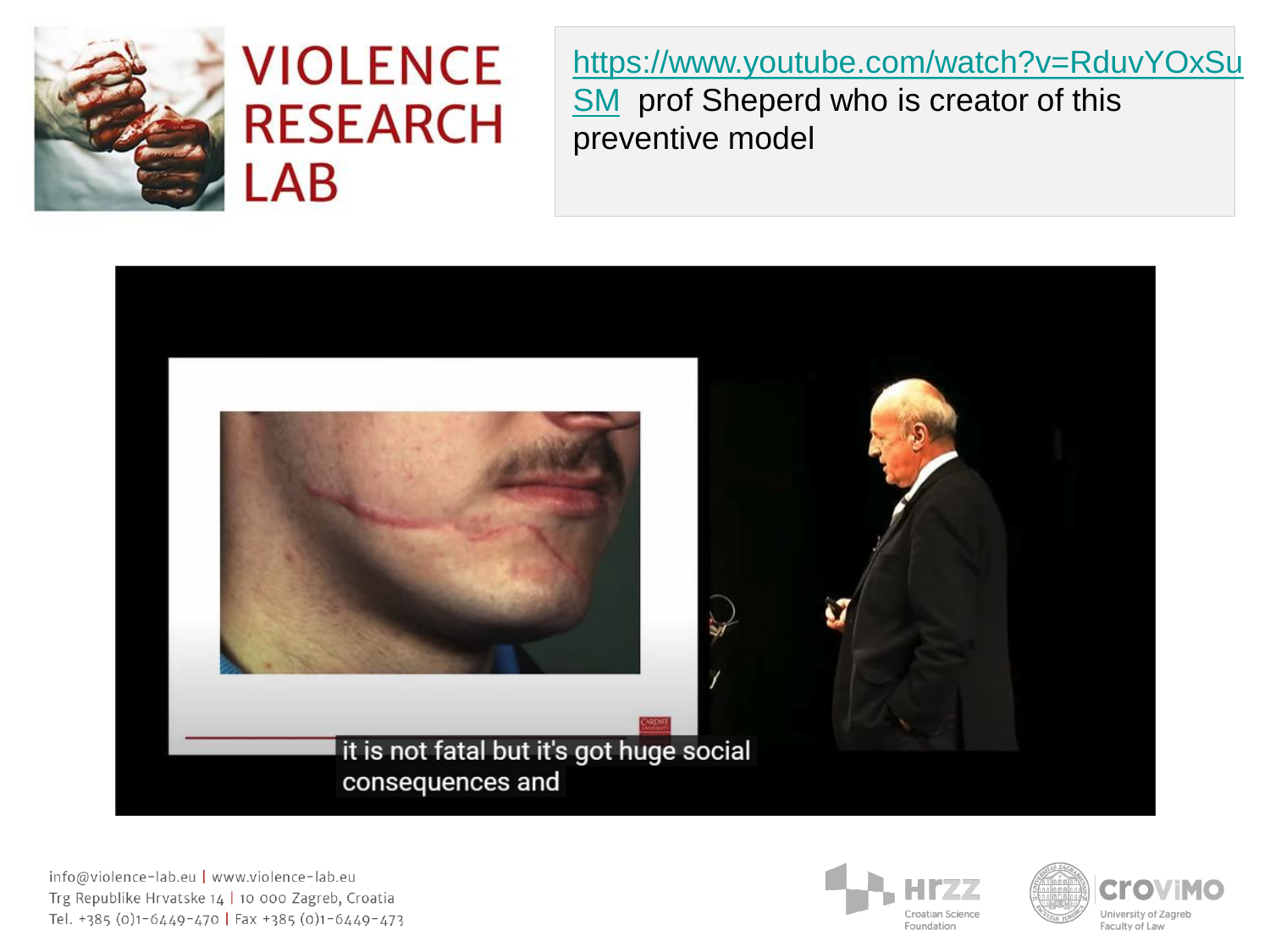

- provides a way for communities **to gain a clearer picture about where violence is occurring by combining and mapping hospital and police data** but also providing framework for hospitals, law enforcement agencies, public health agencies, community groups, and others interested in violence prevention
- Unreported crime?



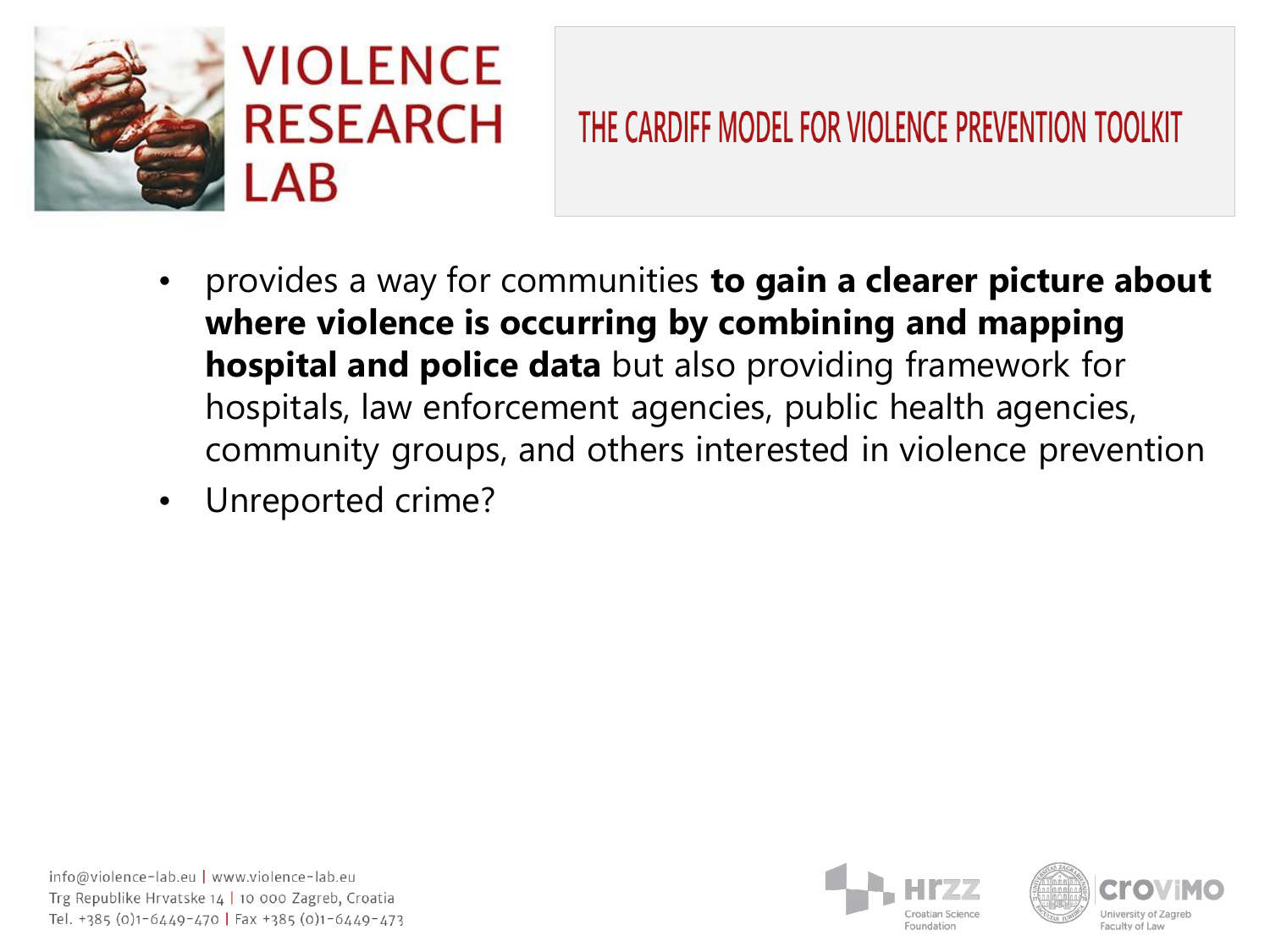

**How does it work?**

- The Cardiff Model **is a multi-agency approach to violence prevention that relies on the strategic use of information from health and law enforcement organizations to improve policing and community violence prevention programs.**
- **It relies on sustained partnerships** between healthcare, law enforcement, public health agencies, other government agencies, and community organizations.
- **The basis of the model is information sharing.**





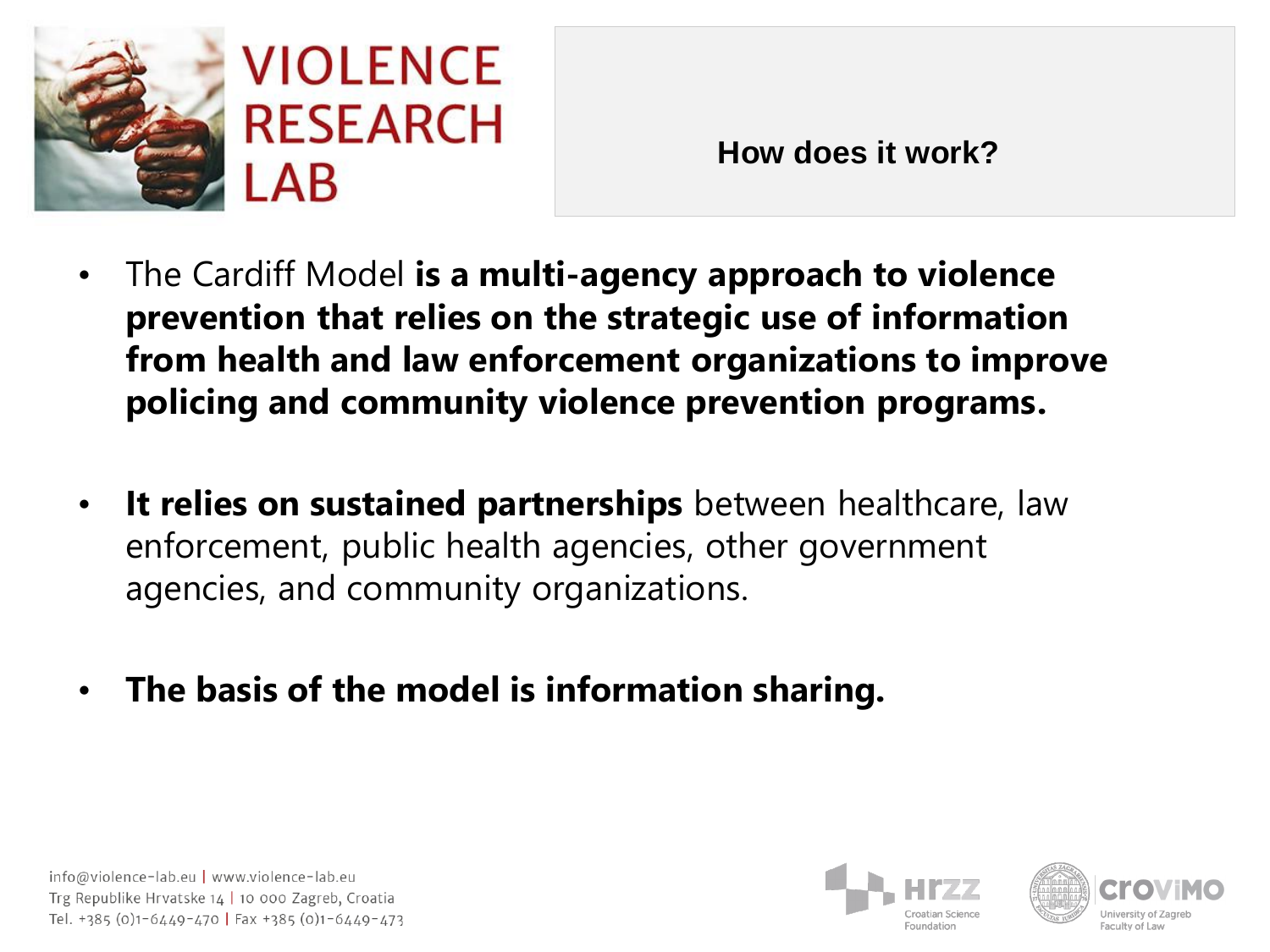

- If the **time, date, and location of violent incidents** are captured through the Cardiff Model, a community can develop a greater understanding of how and when violence is occurring which is critical to understanding and developing violence prevention programs and strategies within the community.
- **The Cardiff Model is not intended to be used to investigate individual cases but rather improve understanding of geographic patterns of violence in the community.**





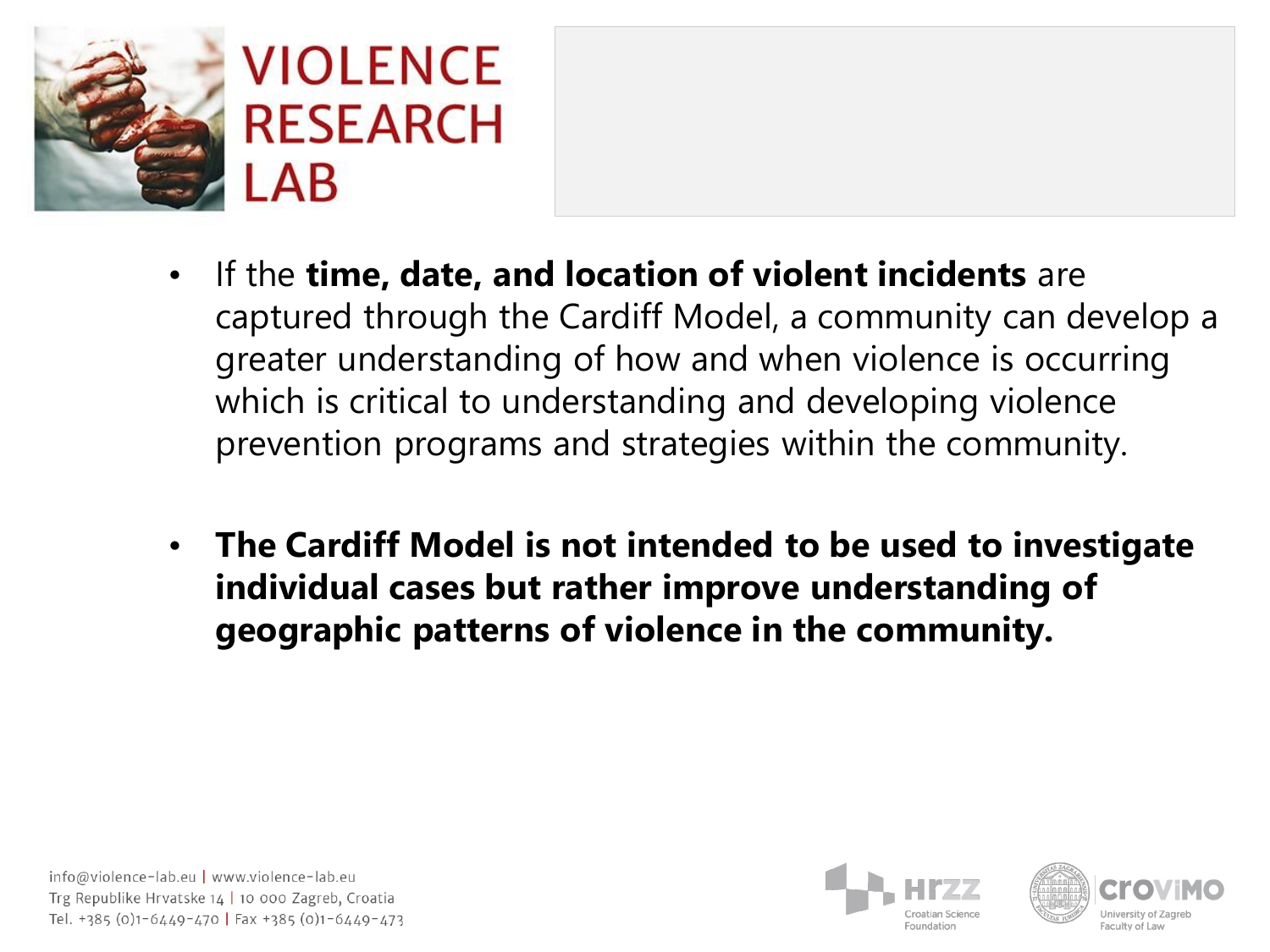

- **When** the injuries occurred (date and time)
- **Where** the injuries took place (business name and/or street address)
- **How** the injuries happened and/or weapons used (e.g. hit, stabbed with a knife)
- No other personal information (i.e., name, date of birth, social security number) is collected, shared, or used.





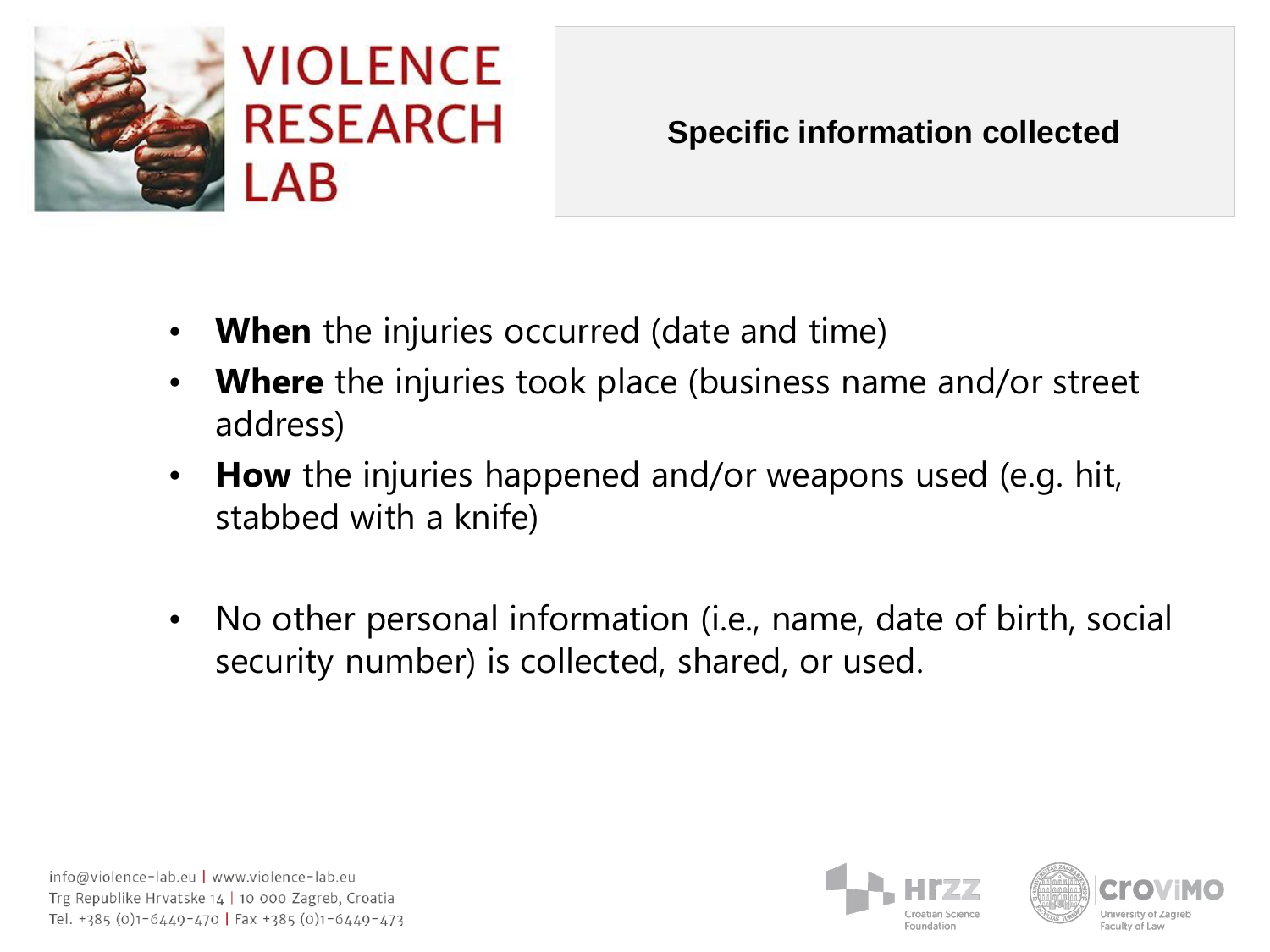

## **VIOLENCE RESEARCH** LAB

- Through the **community safety partnership (CSP),** law enforcement works hand-in-hand with the hospital and public health agency partner (at a minimum) to identify potentially new and existing violent injury hotspots.
- After identifying injury hotspots, the CSP develops innovative ways to address the specific hotspot needs.
- HOW OFTEN DOES VIOLENCE INFORMATION GET SHARED?
- Violence information can be shared on any mutually agreeable timeframe within the CSP. Past partnerships have found monthly sharing to be useful, although more frequent sharing could occur.



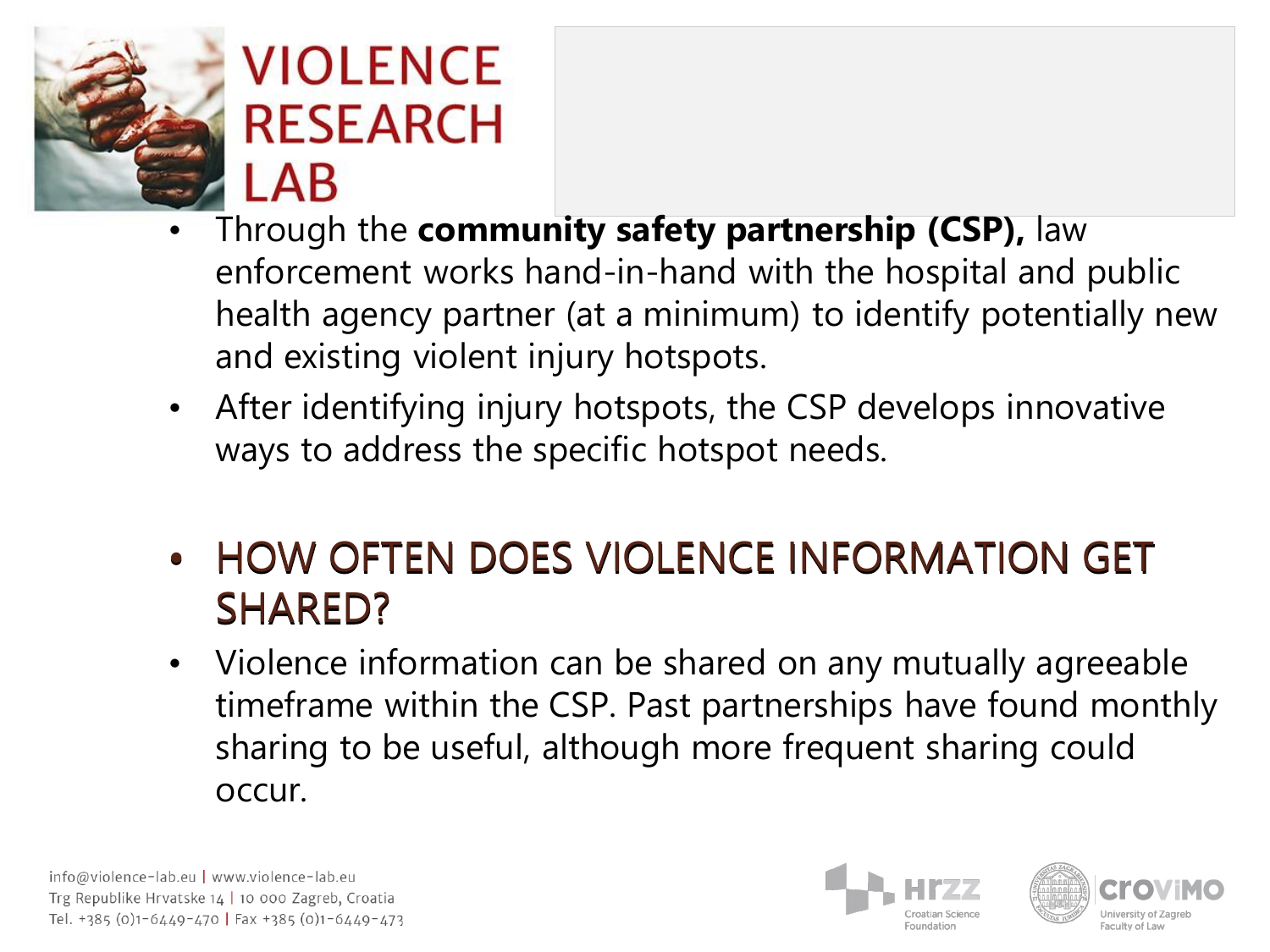

**The evidence that the model is effective for violence prevention**

- 32% reduction in police recorded injuries
- 42% reduction ih hospitals admissions for violence



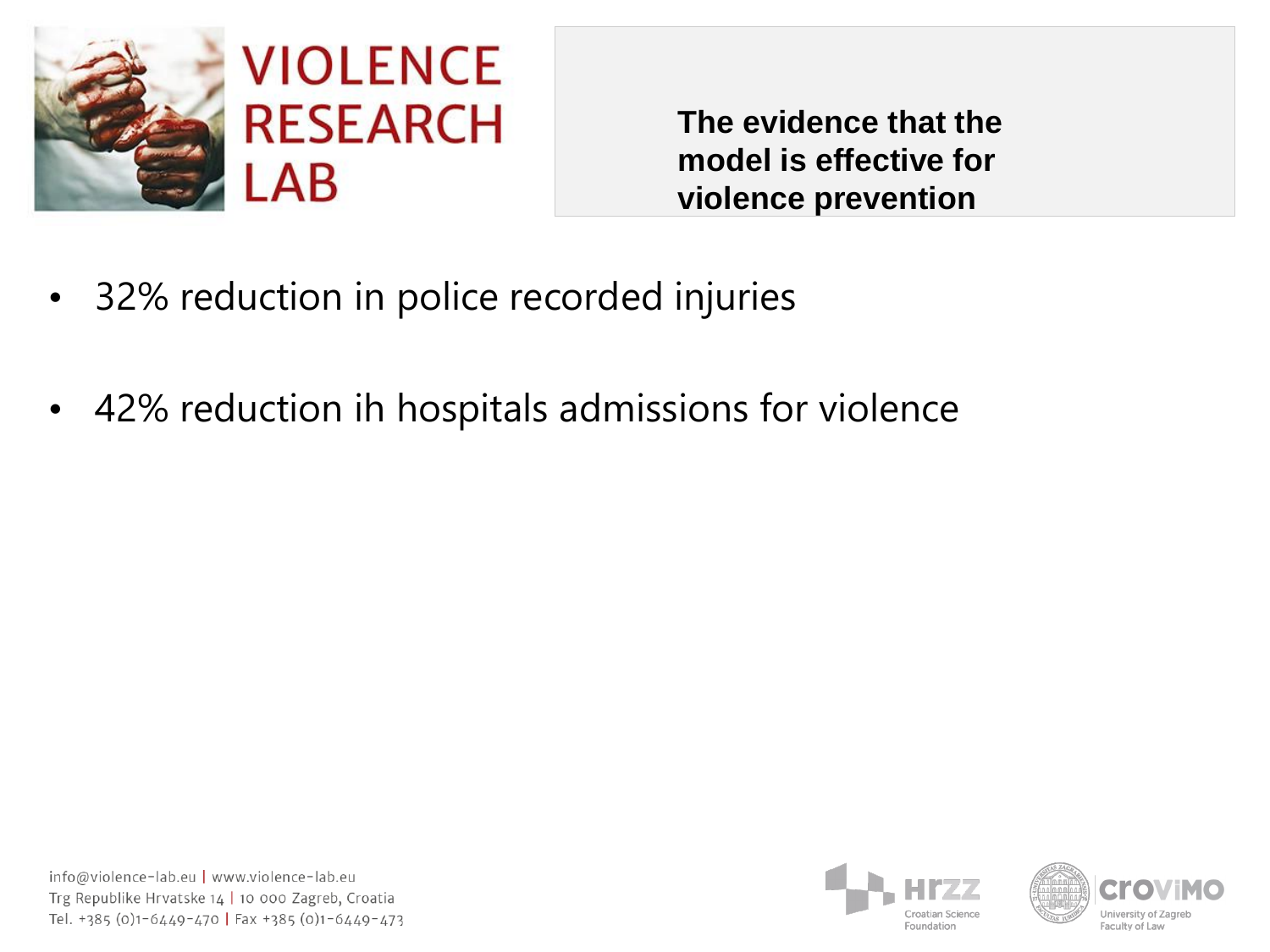

**VIOLENCE RESEARCH** | AR

**Key steps to starting the Cardiff model in our community**

#### **1. RELATIONSHIP BUILDING**

**a.** Establish a violence prevention partnership with the local hospital and public health agency

**b.** In collaboration with hospital partner, determine most useful injury information to collect and map

#### **2. LAW ENFORCEMENT AGENCY BUY-IN AND SUPPORT**

**a.** Obtain law enforcement leadership buy-in and support

**b.** Obtain permissions for sharing crime incident data with partners

**c.** Provide support as need to assist public health agency or relevant partner in producing hotspot maps

#### **3. TRAINING AND TECHNICAL PROCESSES**

- **a.** Identify a lead point of contact for collecting law enforcement data
- **b.** Establish procedures for sharing data and maps





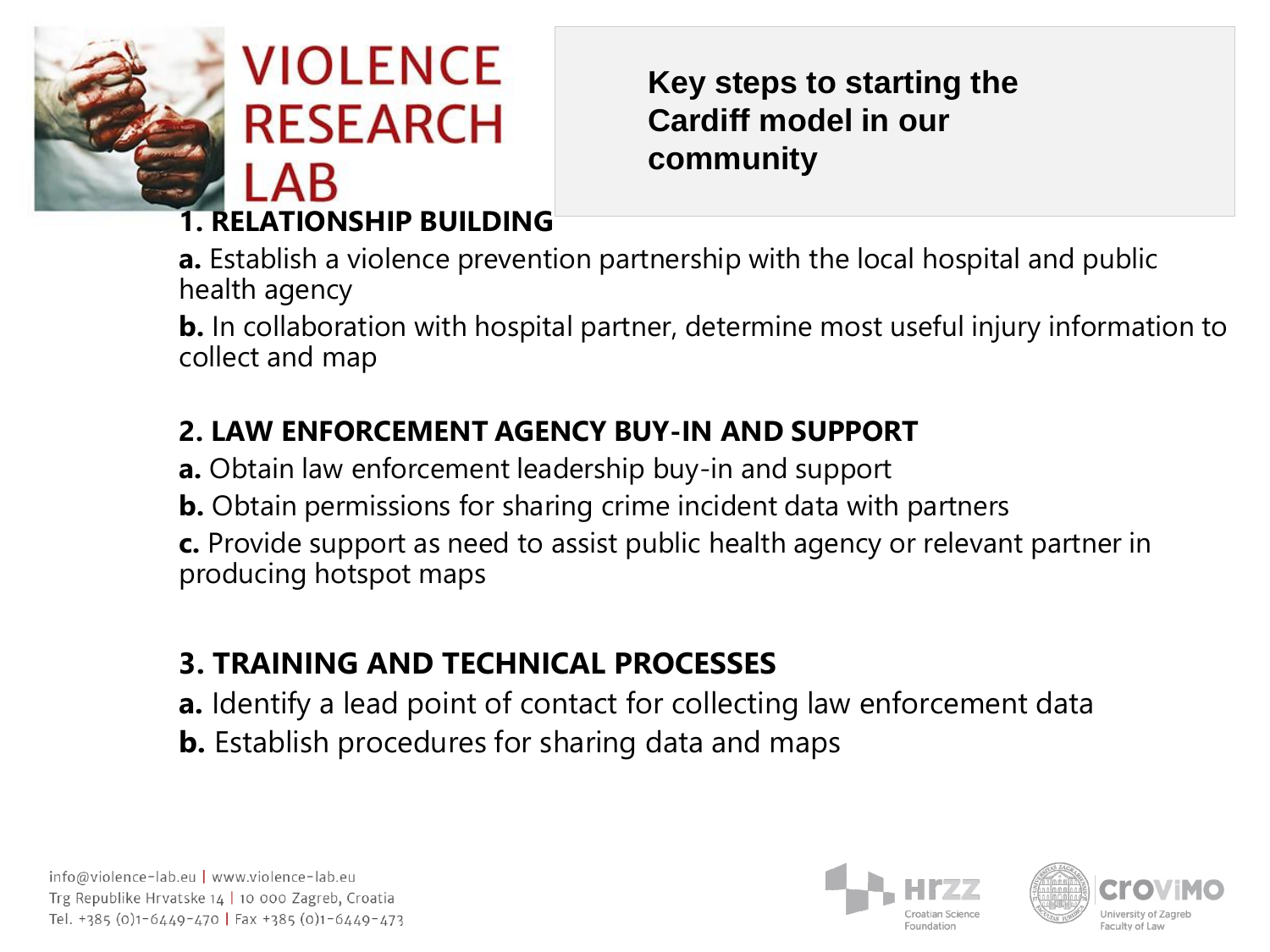

### **4. INJURY INFORMATION AND MAP SHARING**

**a.** Establish procedures for sharing injury information and maps **b.** If necessary, develop and sign a shared data use agreement with the partners

### **5. COMMUNITY SAFETY PARTNERSHIP ACTIVITIES**

**a.** Work with hospital and other partners to establish a broader community board to review the maps on violent injury

**b.** Help to develop a culture of decision-making based on real-time data **c.** Assist in implementing multi-agency prevention programs and initiatives at locations identified in the mapping of the data





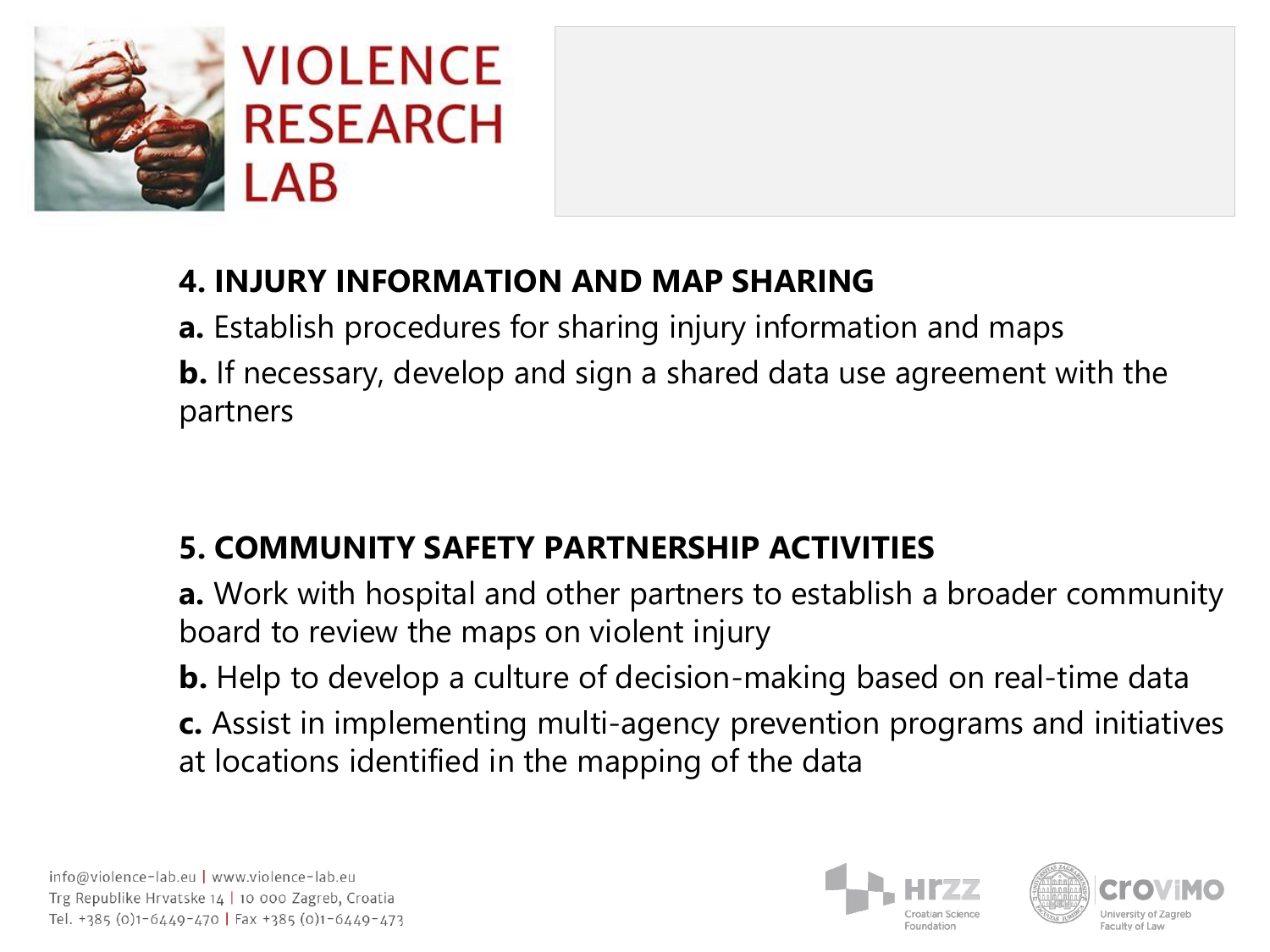## **VIOLENCE RESEARCH** | AB

#### **BUILDING PARTNERSHIPS**

#### • **WHO NEEDS TO PARTICIPATE IN THE CARDIFF MODEL TO CREATE A COMMUNITY SAFETY PARTNERSHIP (CSP)?**

Strong Cardiff Model **Community Safety Partnerships** will likely involve, at minimum, public health agencies, hospitals, and law enforcement organizations.

**Based on violence maps, the CSP may bring in other government agencies and community organizations.**

#### **Partnership Members may include:**

- Hospitals
- Law Enforcement Agencies
- Public Health Department
- City Planning/Zoning Officials
- Mayor's Office
- Faith Based Organizations
- Business Associations
- **Other Community Organizations**

#### <https://www.cdc.gov/violenceprevention/pdf/cardiffmodel/what-is508.pdf>

info@violence-lab.eu | www.violence-lab.eu Trg Republike Hrvatske 14 | 10 000 Zagreb, Croatia Tel. +385 (0)1-6449-470 | Fax +385 (0)1-6449-473